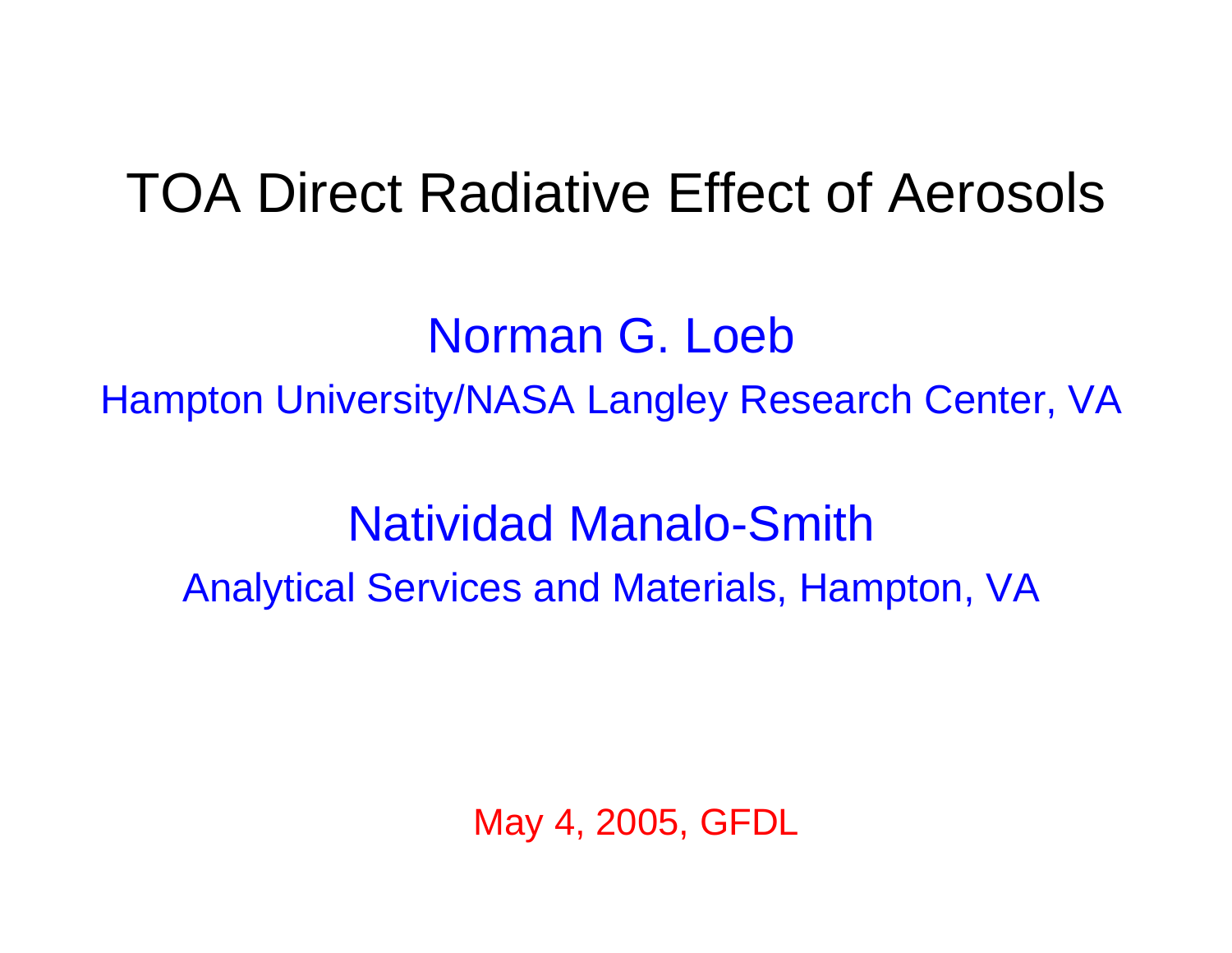## **Introduction**

- Do models and observations provide consistent estimates of the total (natural+anthropogenic) direct radiative effect of aerosols (DREA)?
- **What are the uncertainties in the observations and how can they be reduced?**
- - **What is the seasonal and interannual variability in the DREA?**
- What observations are needed to determine the natural and anthropogenic components of the total DREA?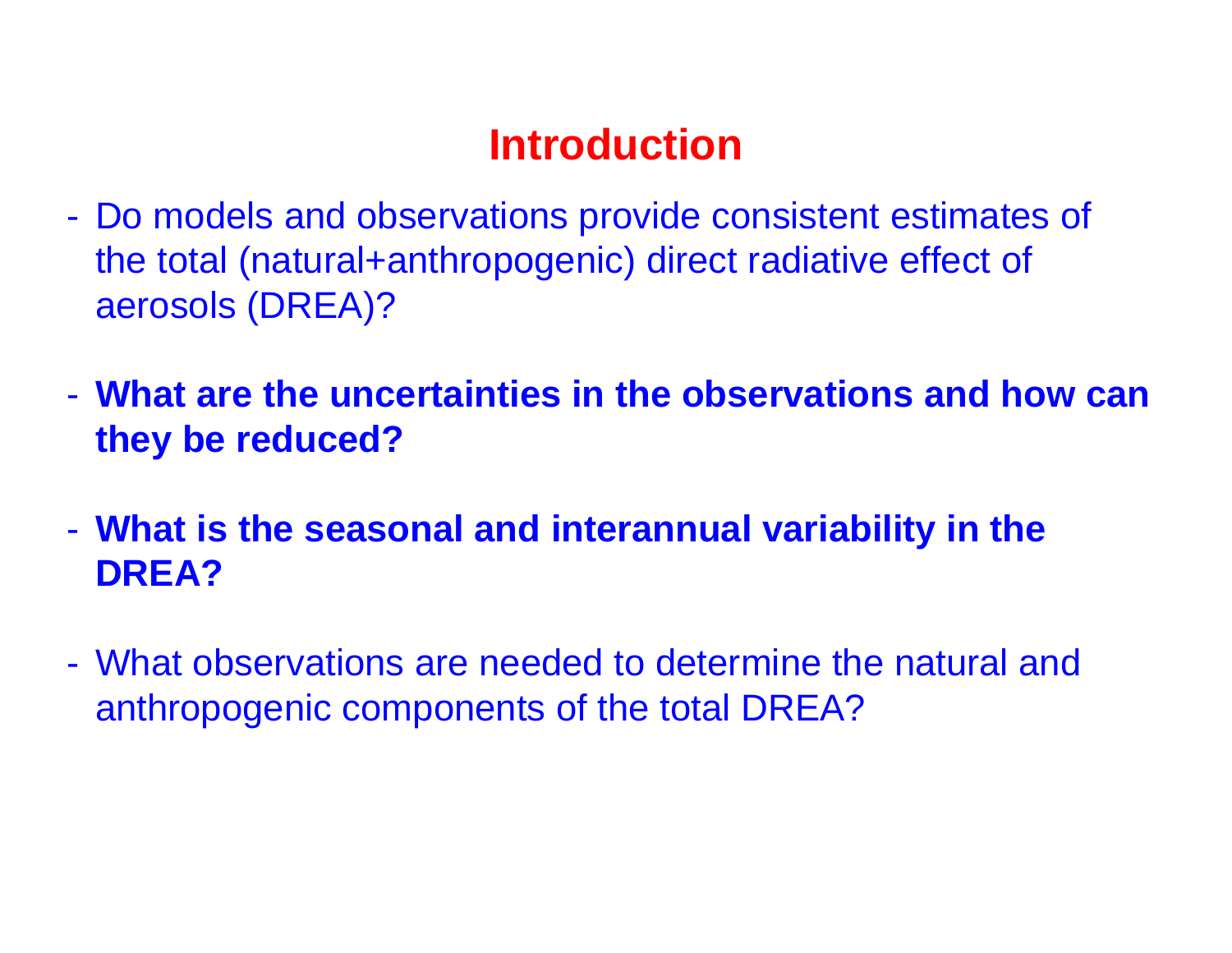Direct Radiative Effect of Aerosols (Natural+Anthropogenic)

$$
\Delta \overline{F}_{SW}^{chr}(\Theta, \Phi) = \overline{F}_{SW}^{na}(\Theta, \Phi) - \overline{F}_{SW}^{chr}(\Theta, \Phi)
$$

 $\overline{F}_{\text{sw}}^{\text{chr}}(\Theta, \Phi)$  = clear-sky SW TOA flux

 $\overline{F}_{\rm sw}^{na}(\Theta, \Phi)$  = clear-sky SW TOA flux (no aer)

|              | Spectral<br><b>Resolution</b> | Spatial<br><b>Resolution</b> |
|--------------|-------------------------------|------------------------------|
| <b>MODIS</b> | Narrowband                    | 0.5 km                       |
| <b>CERES</b> | <b>Broadband</b>              | 20 km                        |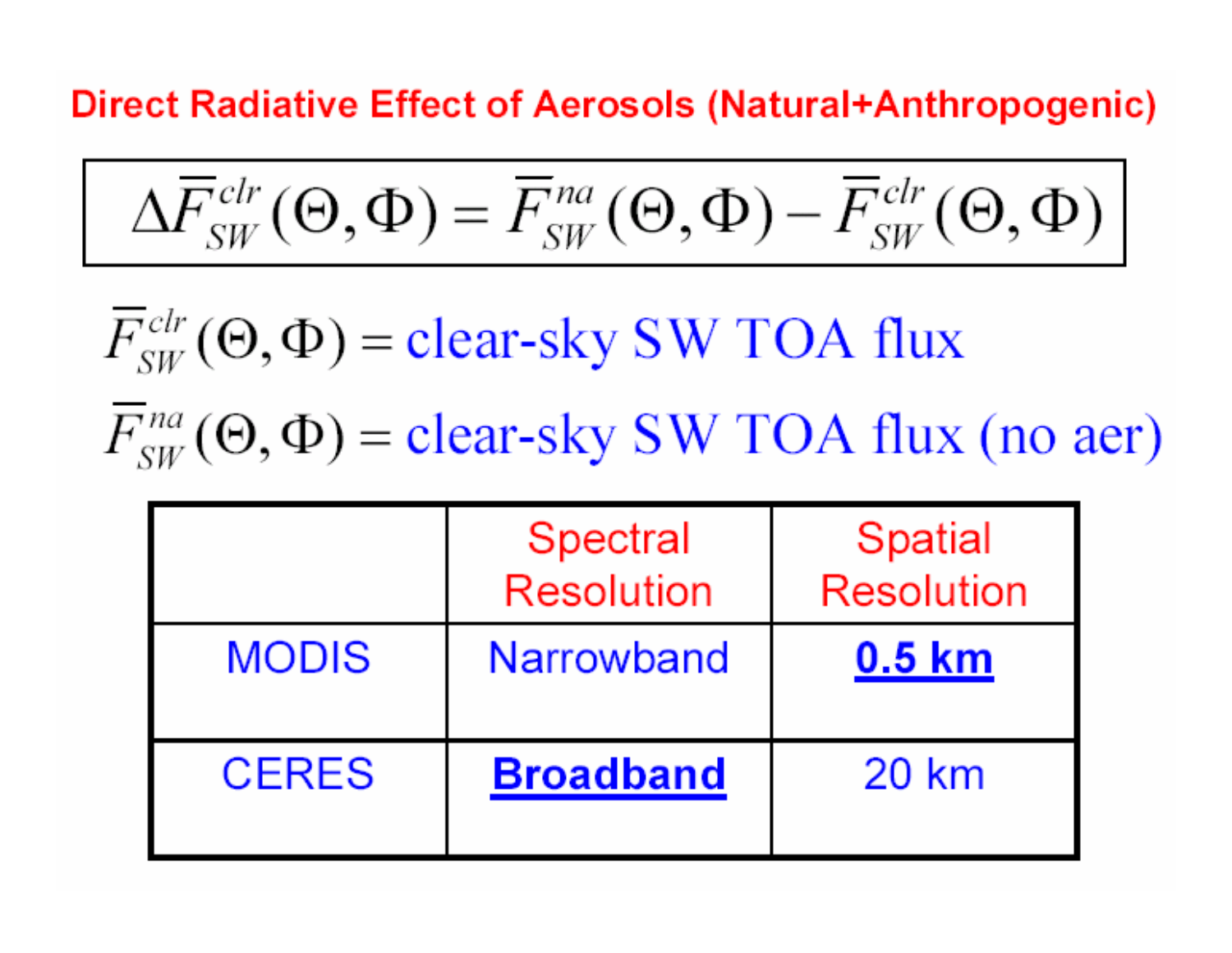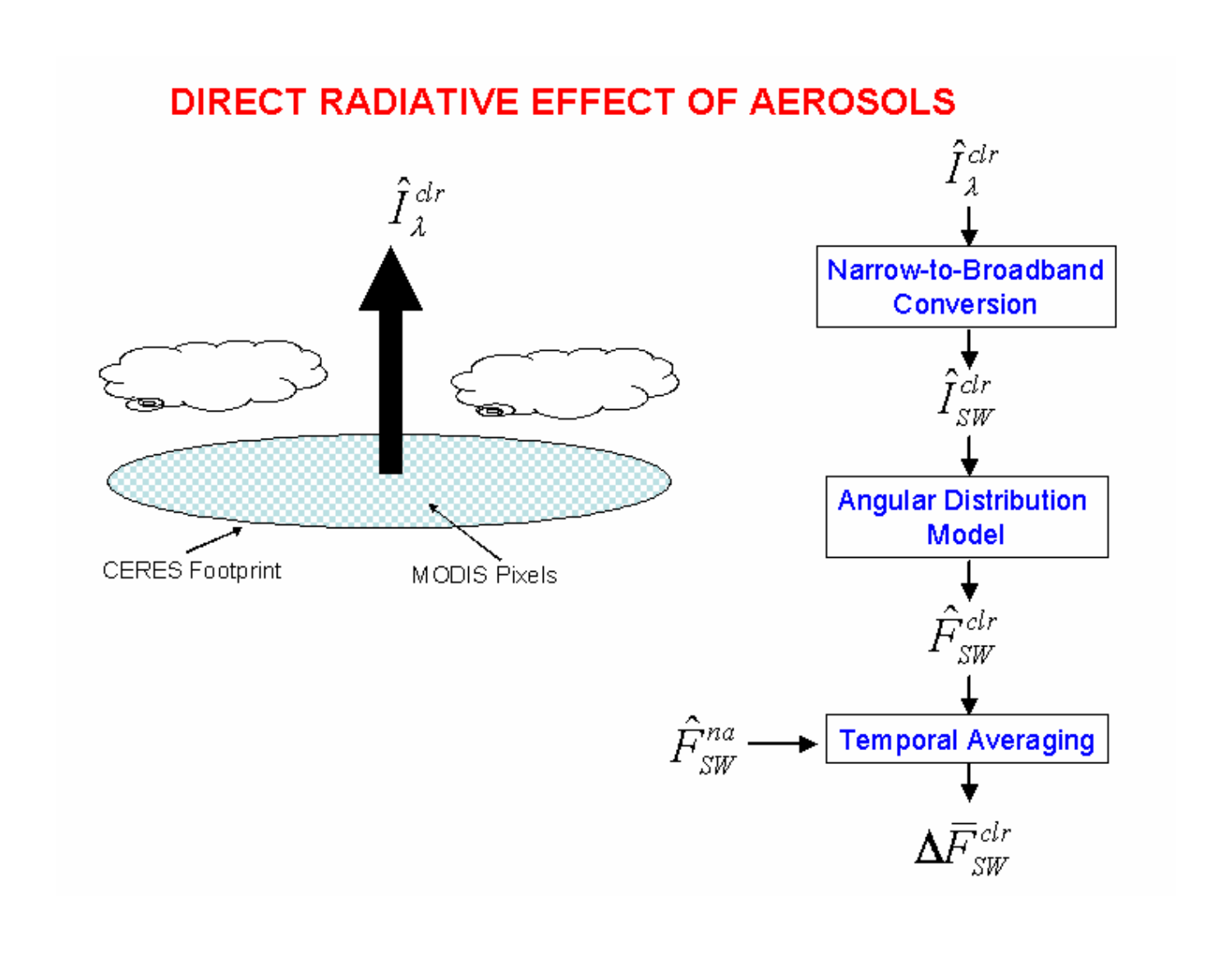## **NARROW-TO-BROADBAND REGRESSIONS**

Data:

- CERES Single Scanner Footprint TOA/Surface Fluxes and Clouds (SSF)
- MODIS radiances at 0.644  $\mu$ m, 0.858  $\mu$ m, and 1.632  $\mu$ m
- March 2000 December 2003

**Multi-Channel Regression Fit:** 

$$
\hat{I}_{\scriptscriptstyle SW}^{clr}=a_{\scriptscriptstyle O}^{\scriptscriptstyle O}+\sum_{\scriptscriptstyle i=1}^{N_{\lambda}}a_{\scriptscriptstyle i}^{\scriptscriptstyle I}I_{\scriptscriptstyle i}^{clr}
$$

- $I_i$  cloud-free MODIS radiance in  $i<sup>th</sup>$  channel
- Function of viewing geometry ( $\Delta\theta$ <sub>o</sub>=10°;  $\Delta\theta$ =10°;  $\Delta\phi$ =20°)
- $a_i$ 's determined monthly using cloud-free CERES FOVs
- Avoid sunglint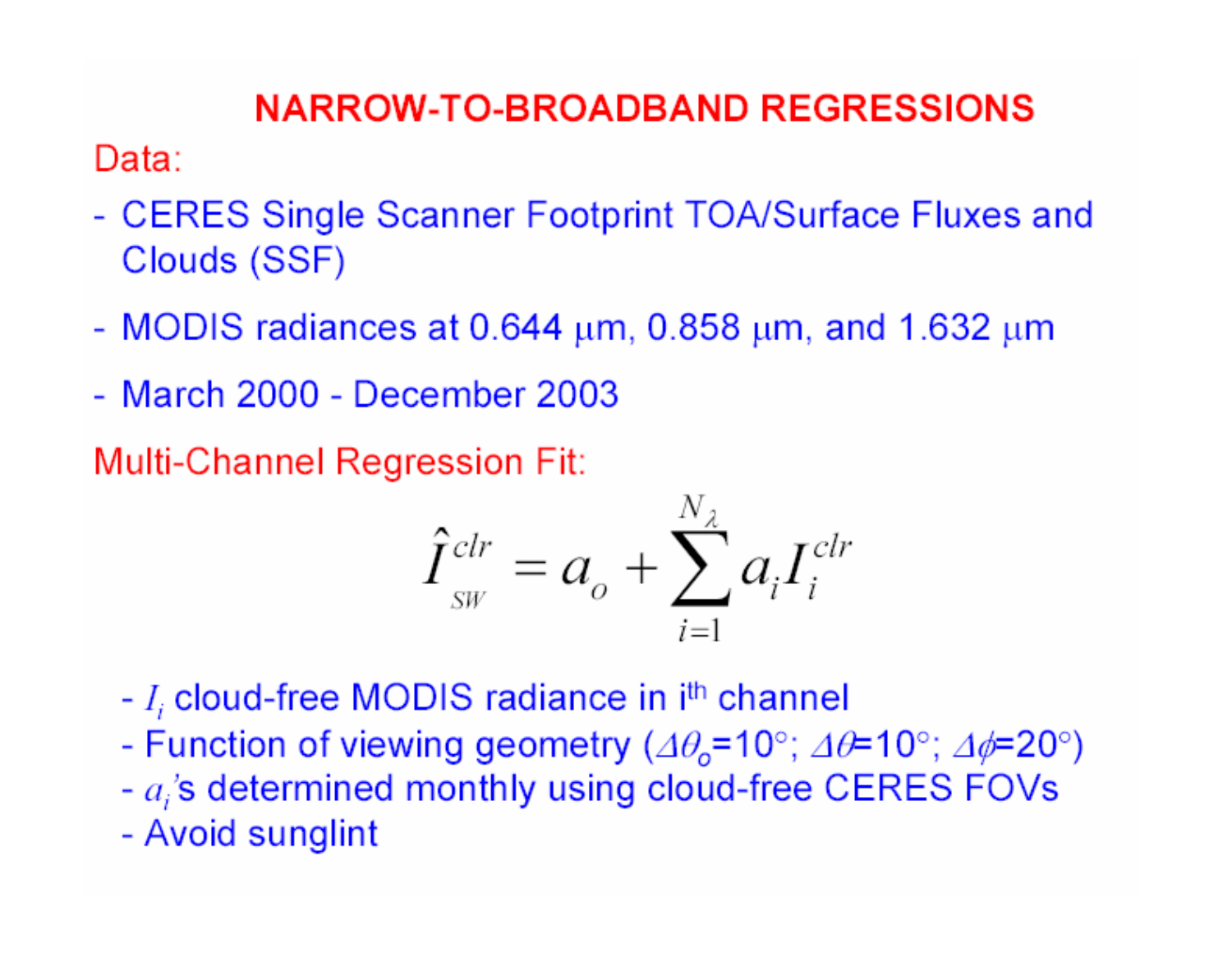#### 1°x1° Regional Relative Bias and RMS Error in SW Radiance From Narrow-to-Broadband Regression



Avg relative bias error =  $-0.5\%$  $(== -0.2 W m<sup>-2</sup> 24-h avg flux)$ 

Avg relative RMS error = 2.75%  $(== 1 W m<sup>-2</sup> 24-h avg flux)$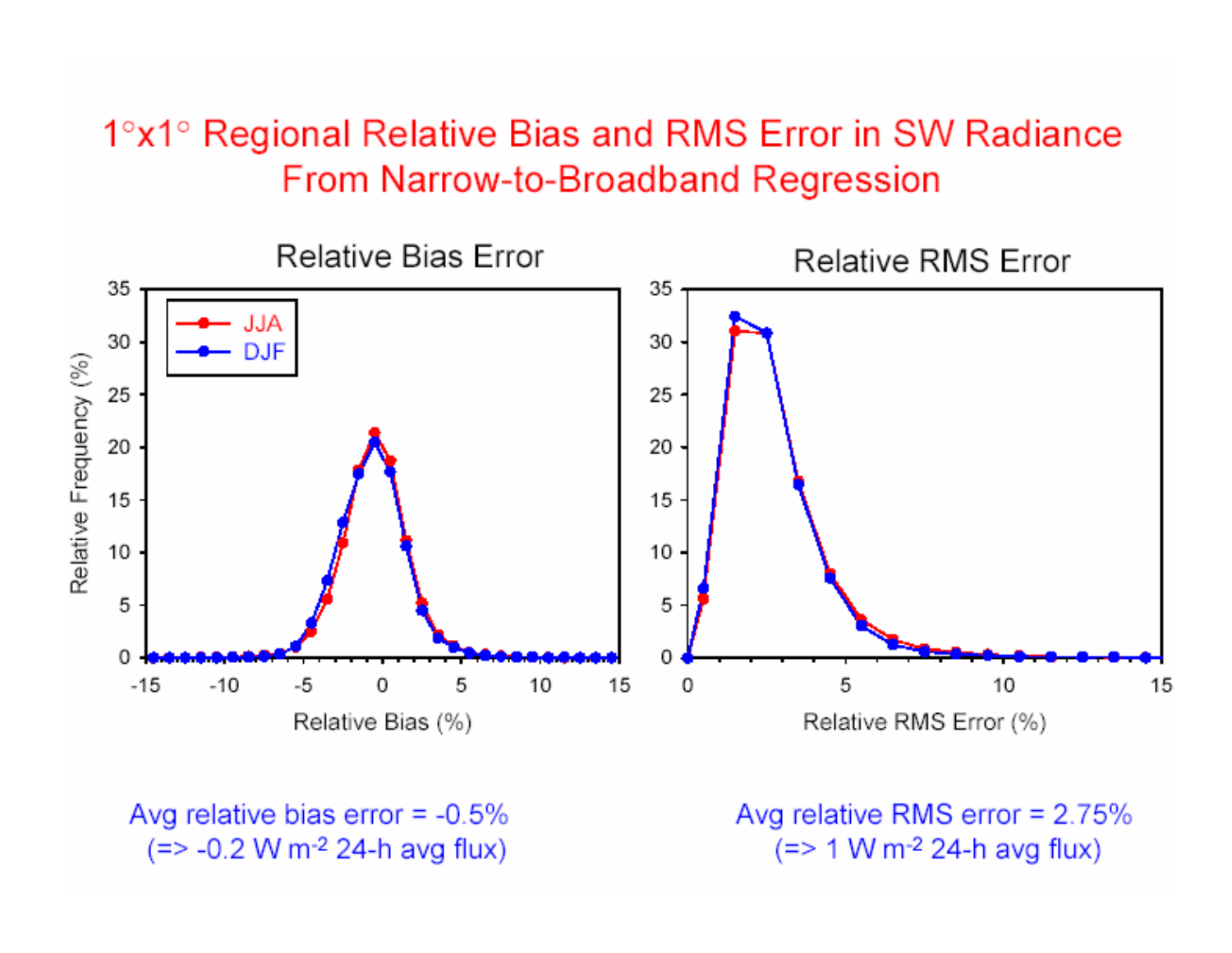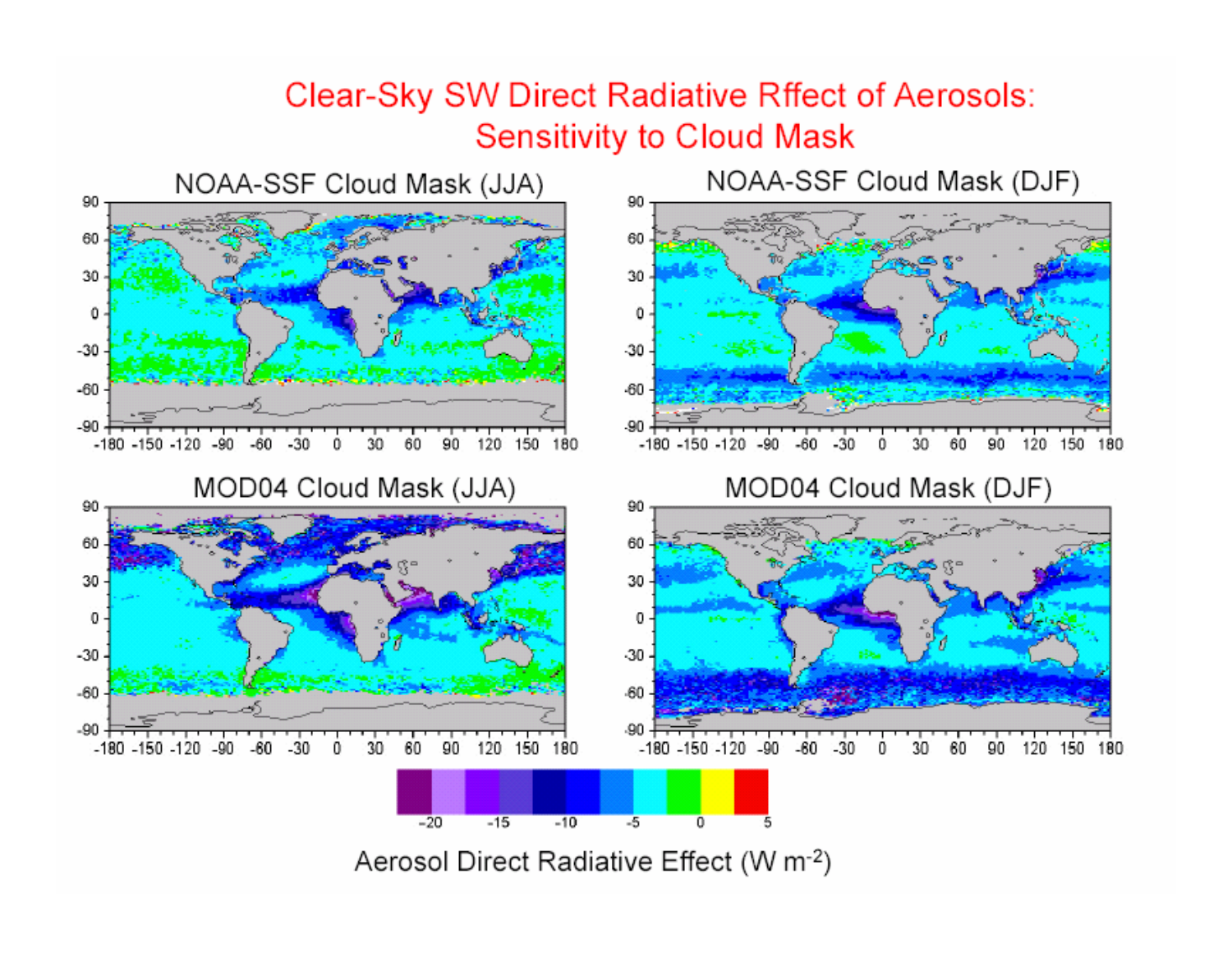#### Difference in Clear-Sky SW Direct Radiative Effect



#### Difference in 0.644-um Aerosol Optical Depth

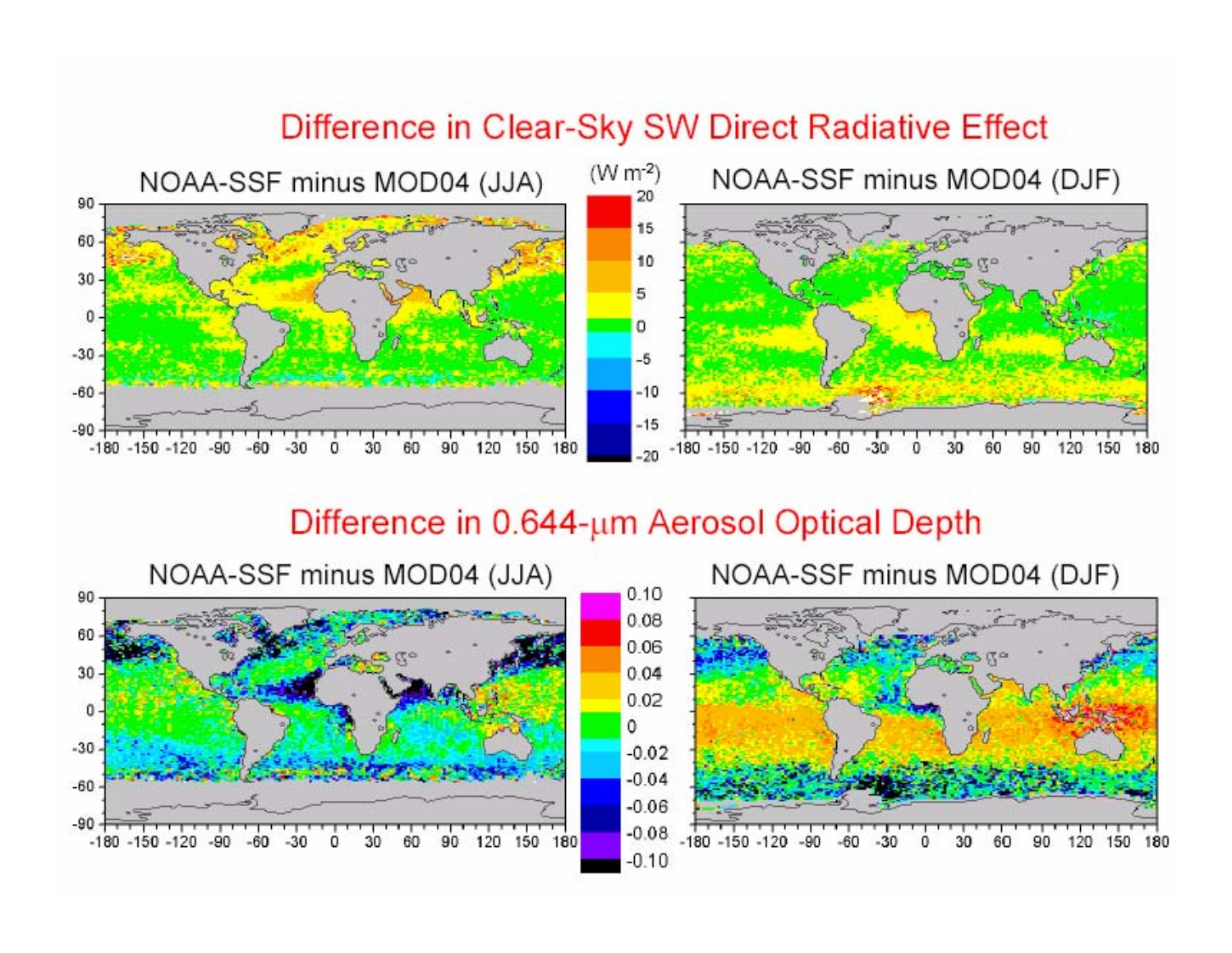#### 0.644- μm Aerosol Optical Depth vs Cloud Fraction (JJA 2000)

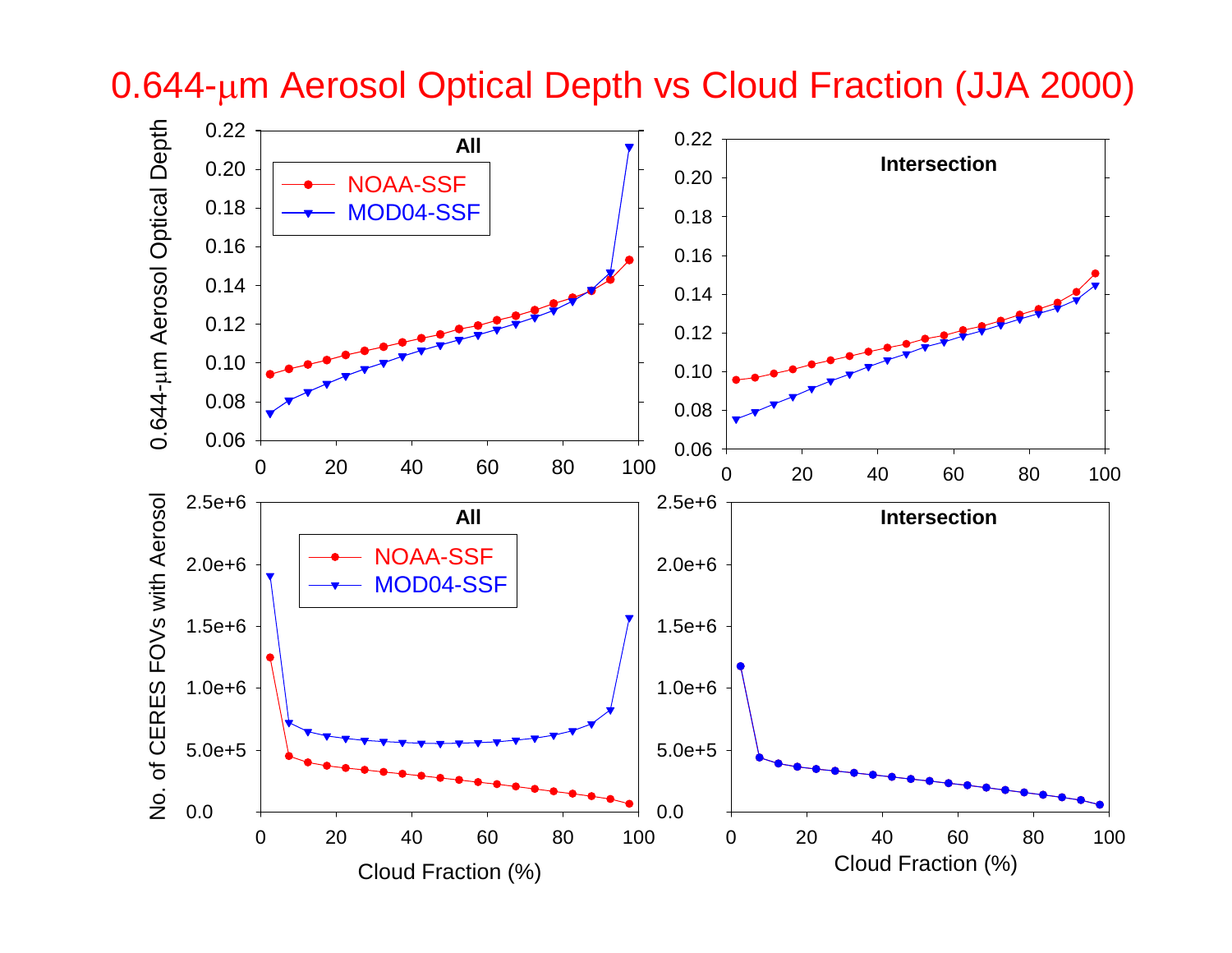#### MOD04 Aerosol Coverage & 0.644-µm Aerosol Optical Depth in "Overcast" CERES Footprints Identified by CERES Cloud Mask



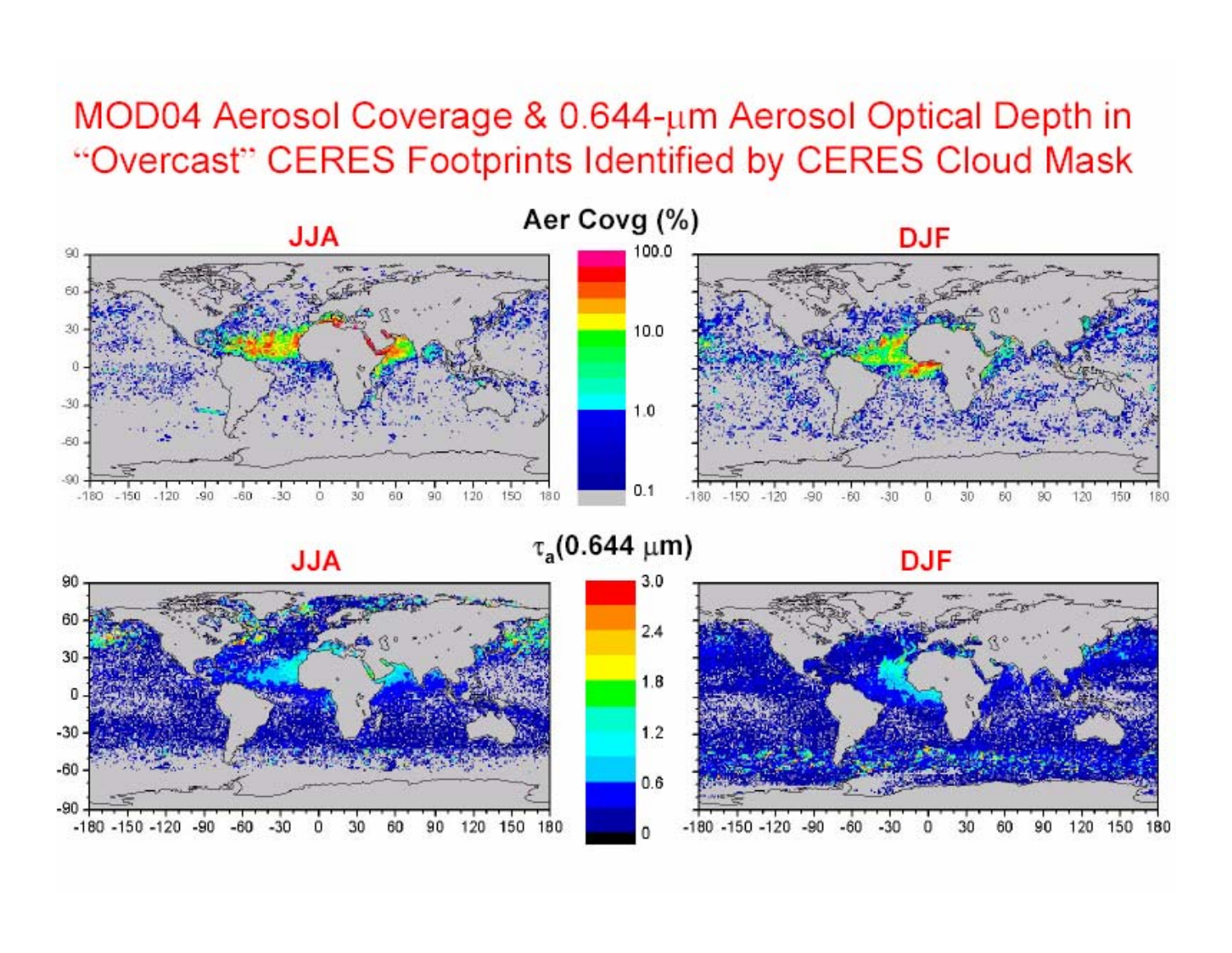#### Clear-Sky SW Direct Radiative Effect: Comparison with Chou et al. (2002)

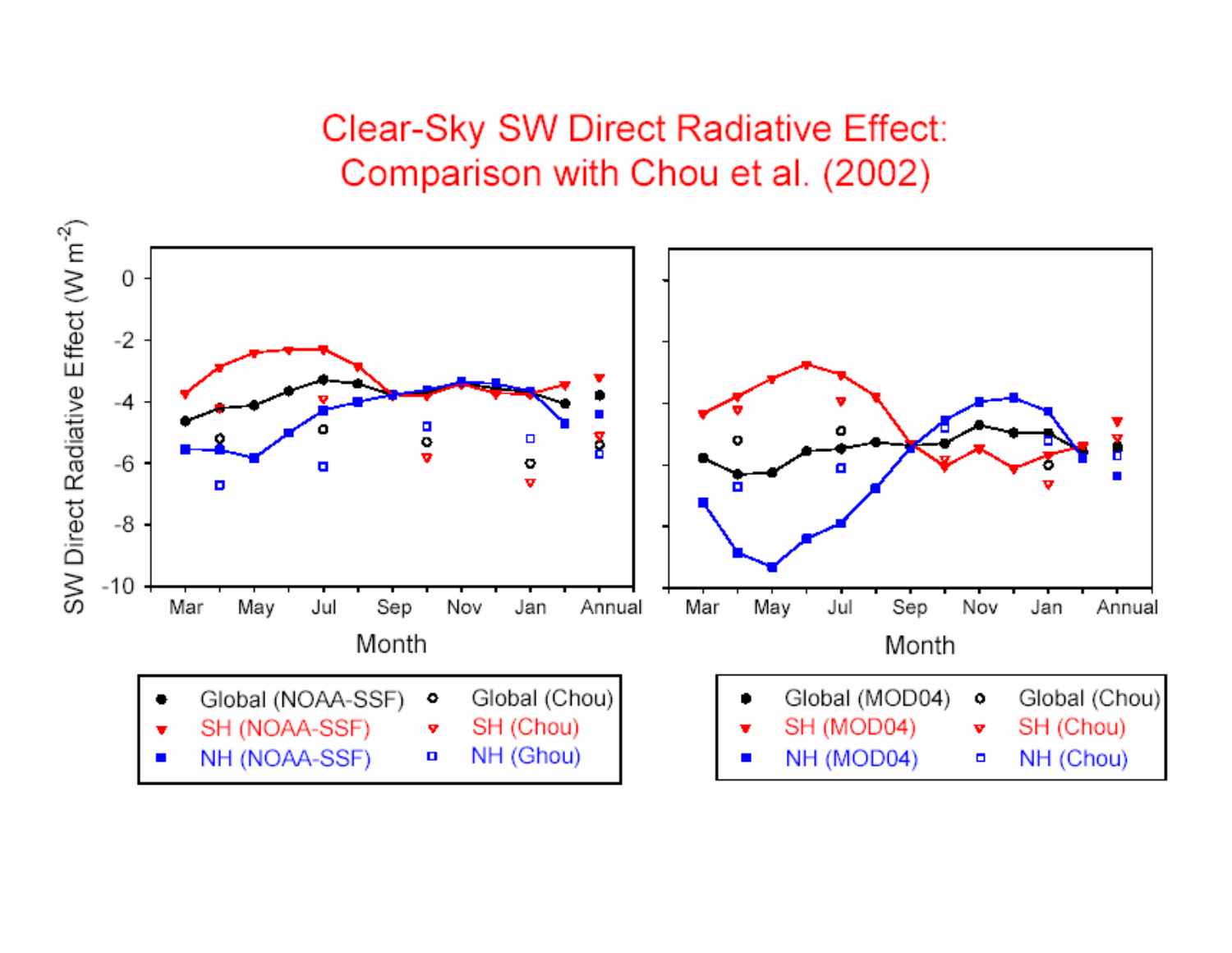## Annual Average Clear-Sky SW Direct Radiative Effect: Comparison with Chou et al. (2002)

|           | SW Direct Effect of Aerosols (W m-2) |        |                  |  |
|-----------|--------------------------------------|--------|------------------|--|
|           | <b>NOAA-SSF</b>                      | MOD04  | <b>Chou 2002</b> |  |
| Global    | $-3.8$                               | $-5.5$ | $-5.4$           |  |
| <b>SH</b> | $-3.2$                               | $-4.6$ | $-5.1$           |  |
| NH        | $-4.4$                               | $-6.4$ | $-5.7$           |  |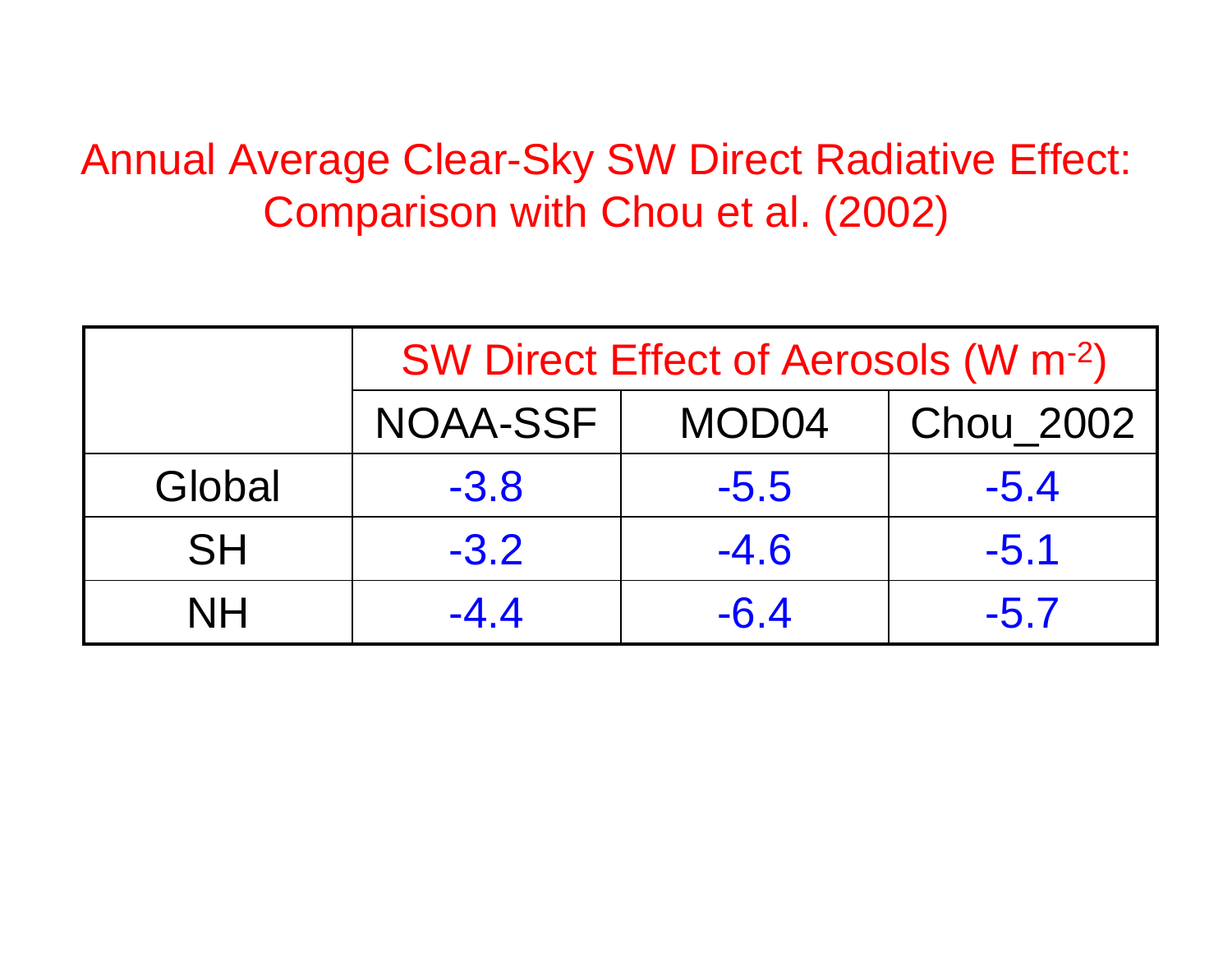### **Stratification by Region**

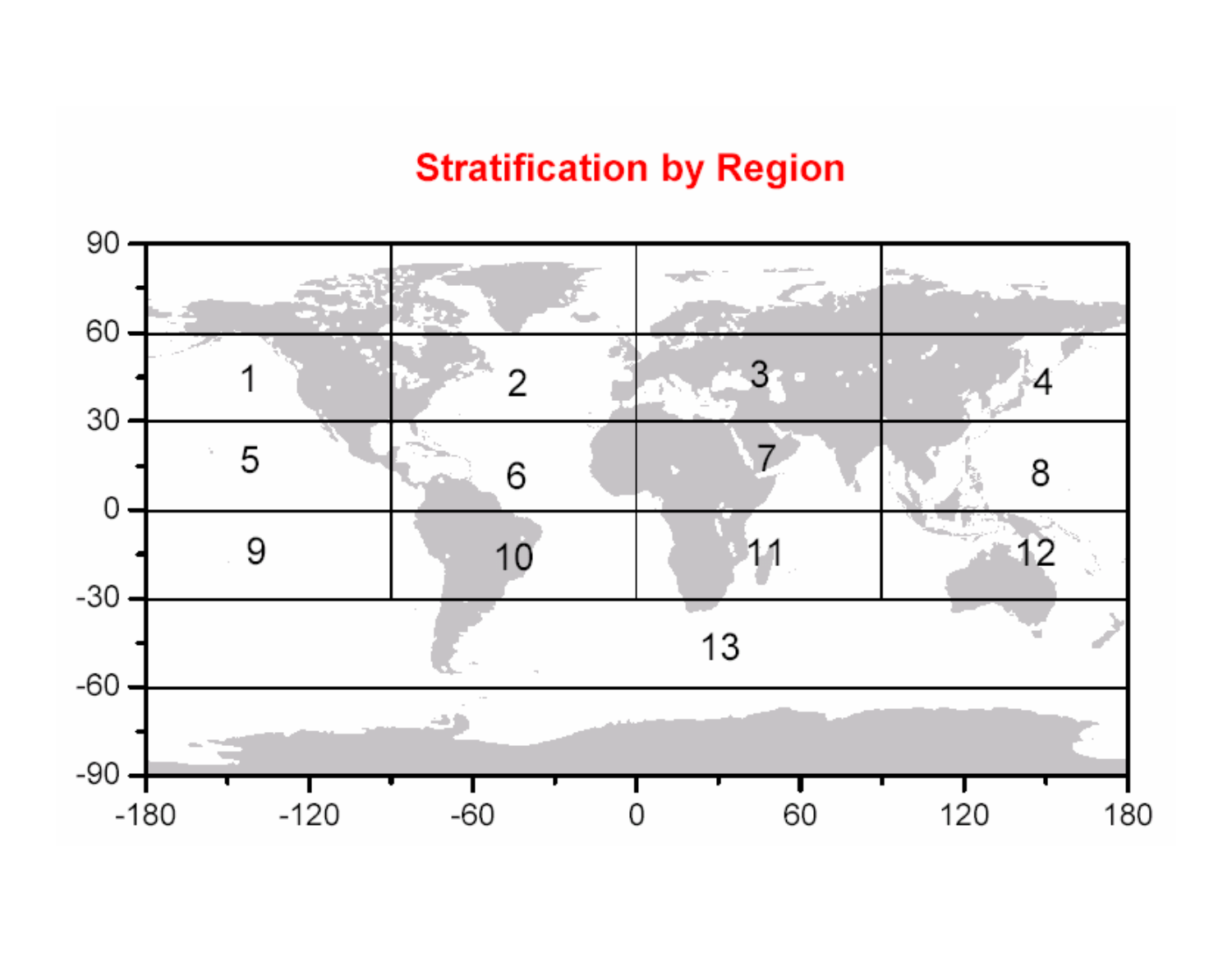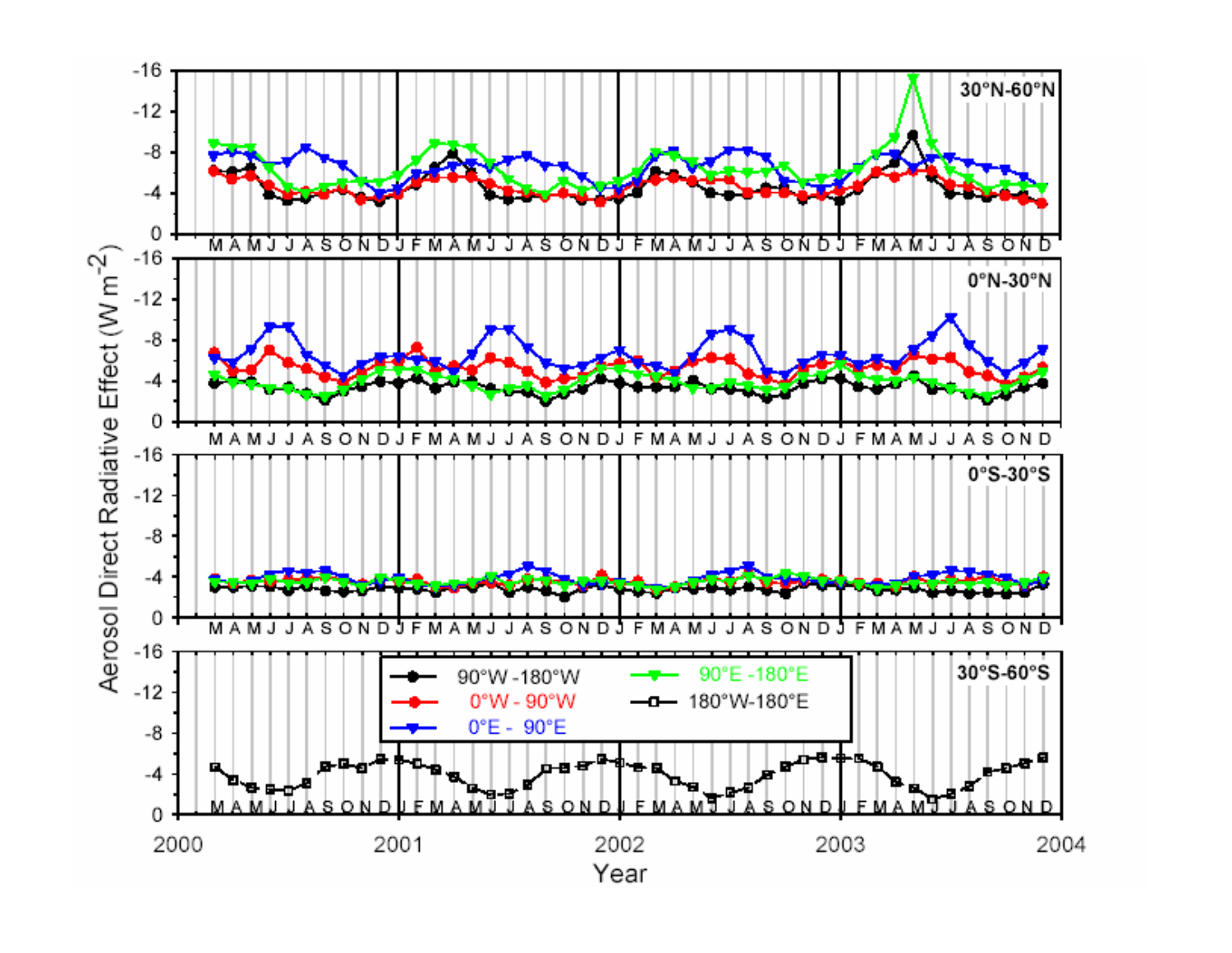### **Direct Radiative Effect of Aerosols Over Land**

$$
\Delta \overline{F}_{\rm SW}^{aer}(\Theta, \Phi) = \overline{F}_{\rm SW}^{na}(\Theta, \Phi) - \overline{F}_{\rm SW}^{clr}(\Theta, \Phi)
$$

 $\overline{F}_{\text{sur}}^{na}(\Theta,\Phi)$  = MODIS Land Albedo + Rayleigh Atmosphere  $\overline{F}_{\text{sw}}^{clr}(\Theta,\Phi)$  = CERES clear-sky SW TOA Flux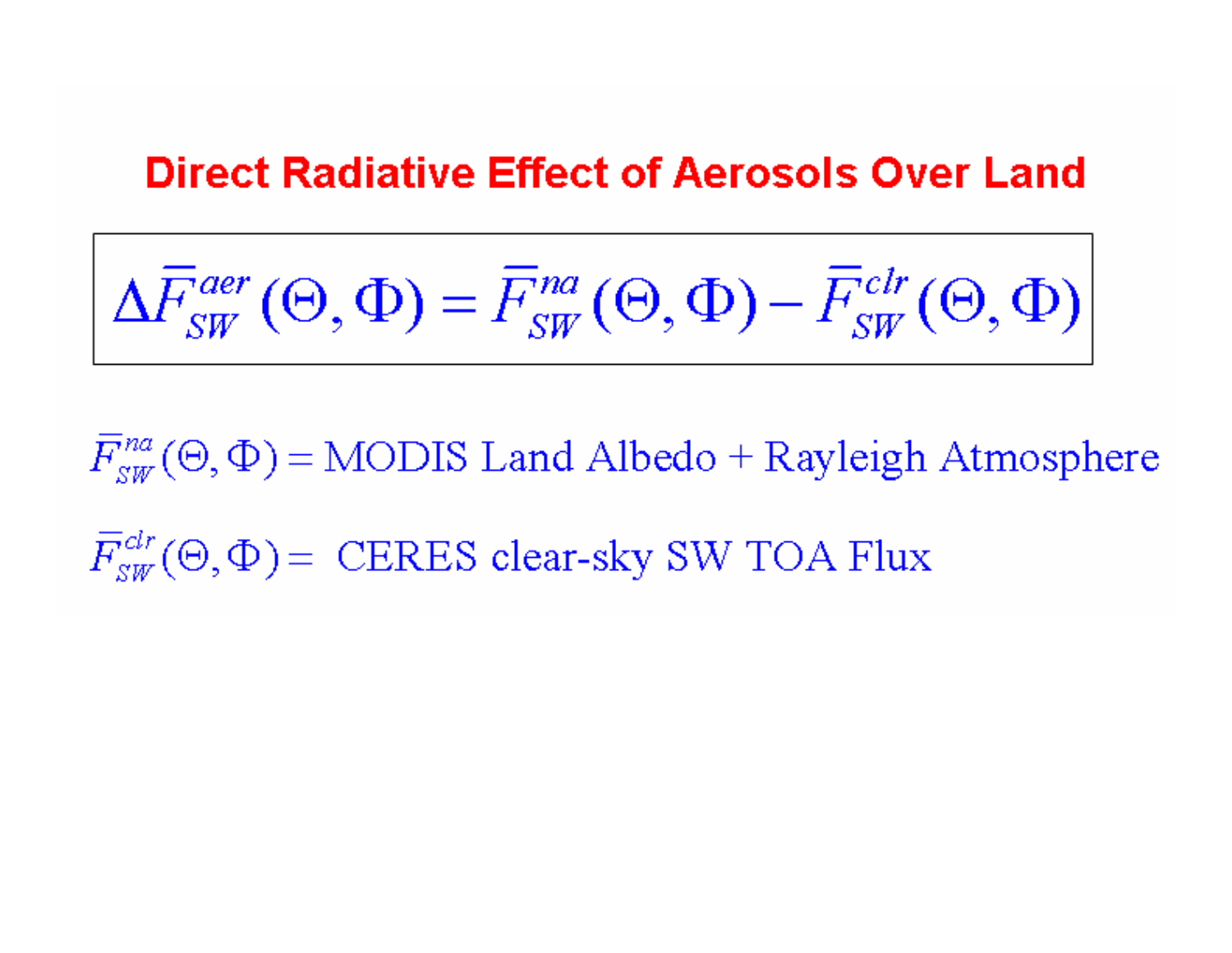#### Global Direct Radiative Effect of Aerosols (CERES+MOD04+MOD43)

10

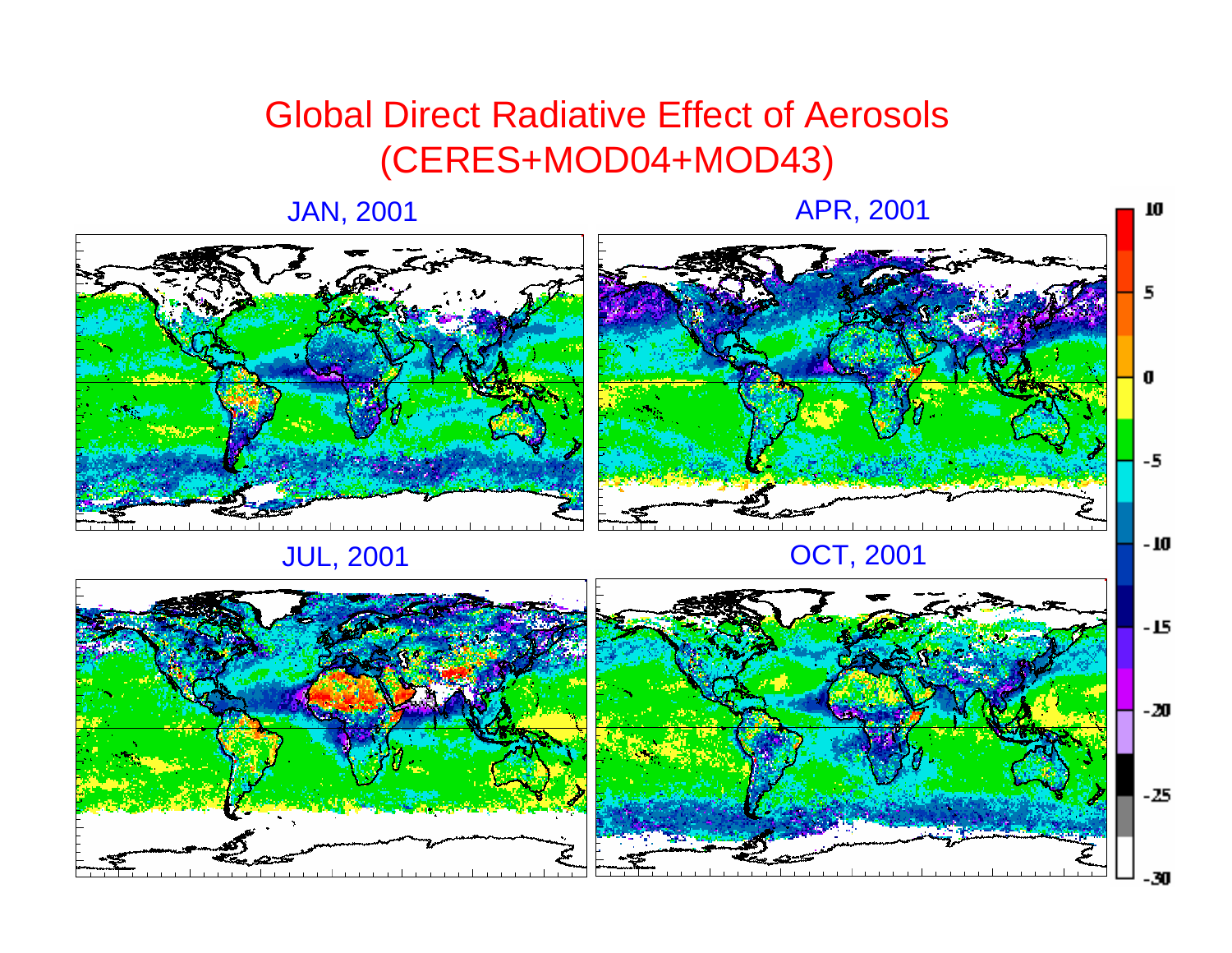#### **Direct Radiative Effect of Aerosols Over Land (Comparison with Aeronet-Derived Values)**



Aeronet-derived DREA provided by Stefan Kinne